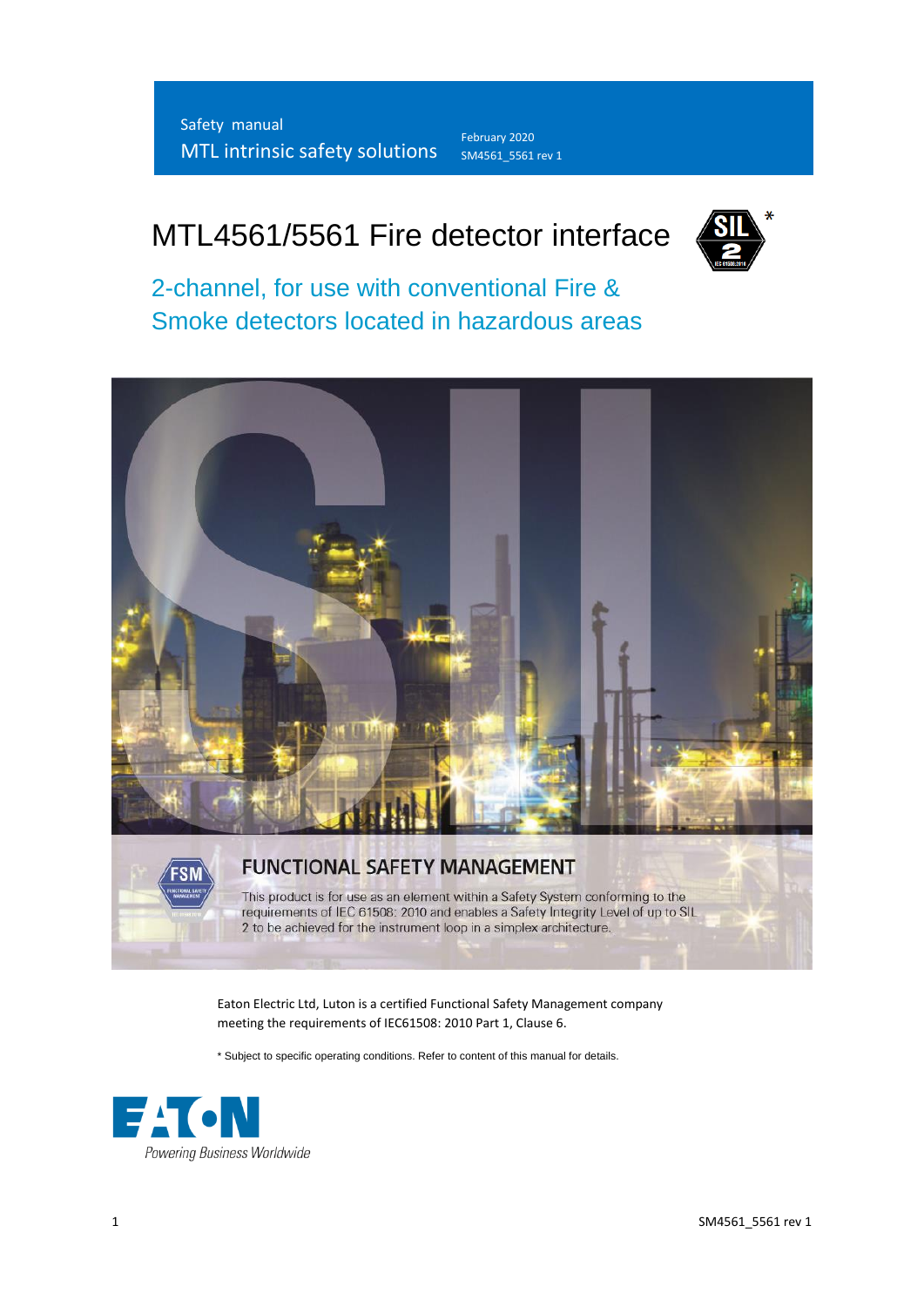## Fire & Smoke Detector Interface, 2-channel



### **Contents**

| 1 |     |                                       |  |
|---|-----|---------------------------------------|--|
|   | 1.1 |                                       |  |
|   | 12  | Product build information covered     |  |
| 2 |     |                                       |  |
|   |     |                                       |  |
| 3 |     |                                       |  |
|   | 3.1 |                                       |  |
|   | 3.2 |                                       |  |
|   | 3.3 |                                       |  |
|   | 3.4 |                                       |  |
|   | 3.5 | Example of use in a safety function 6 |  |
|   | 3.6 |                                       |  |
|   | 3.7 |                                       |  |
| 4 |     |                                       |  |
| 5 |     |                                       |  |
| 6 |     |                                       |  |
|   |     | 6.1 Appendix A: Summary of            |  |
|   |     | 6.2 Appendix B: Proof Test Procedure, |  |

This manual supports the application of the product in functional-safety related loops. It must be used in conjunction with other supporting documents to achieve correct installation, commissioning and operation. Specifically, the product data sheet, instruction manual and applicable certificates for the product should be consulted, all of which are available on the MTL web site.

*In the interest of further technical developments, Eaton reserve the right to make design changes*

|                                  | <b>Hardware Fault Tolerance</b><br>(HFT) $†$ |
|----------------------------------|----------------------------------------------|
| <b>Module type:</b>              | 0, 1                                         |
| <b>MTL4561</b><br><b>MTL5561</b> |                                              |



† These modules have an inherent fault tolerance of 0.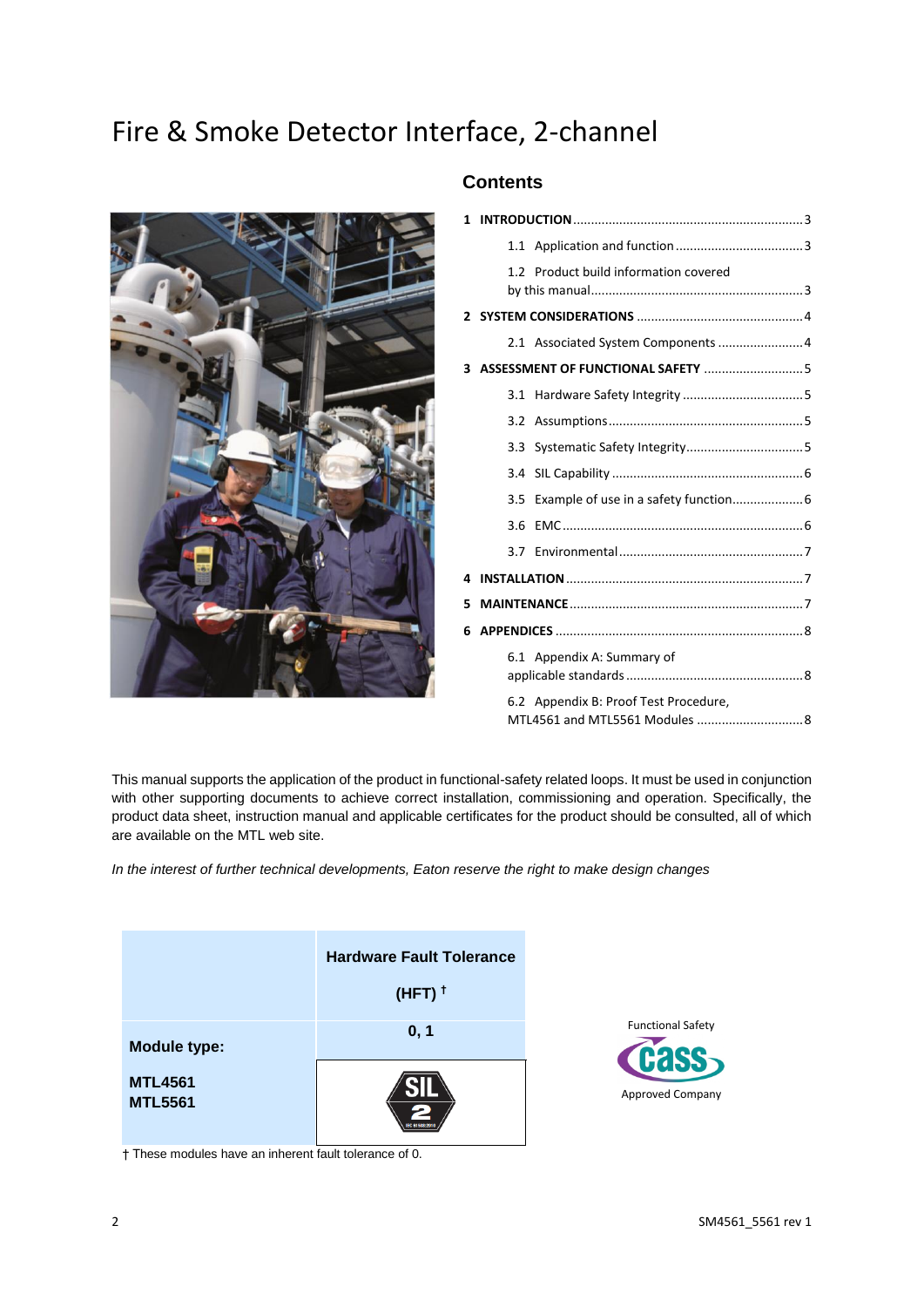#### <span id="page-2-0"></span>**1 INTRODUCTION**

#### <span id="page-2-1"></span>**1.1 Application and function**

The MTL4561 and MTL5561 are loop-powered 2–channel intrinsic safety interfaces for use with conventional analogue (non-addressable) fire and smoke detectors or manual call-points located in hazardous areas. In operation, the triggering of a detector or call-point causes a corresponding change in the safe area (non-hazardous) current that is detected by a fire alarm control panel.

The two modules differ as follows:

- The **MTL4561** module is designed for backplane-mounted applications, where electrical connections from the fire alarm control panel to the non-hazardous side of the module are made via a connector on the module base.
- The **MTL5561** module is designed for mounting onto 35mm DIN-rail complying with EN 50022, where electrical connections from the fire alarm control panel to the non-hazardous side of the module are made via grey-coloured pluggable connectors located directly on the top of the module.

For both module types, electrical connections to the hazardous area side are made via blue-coloured pluggable connectors on the top of the module. Note however that the non-hazardous connection terminal numbers differ between the backplane and the DIN-rail mounting models, as shown in Figure 1.1 below. Otherwise the electrical function of the two module types is identical.

The units feature reverse input polarity protection.



**Figure 1.1** Input and Output connections

#### <span id="page-2-2"></span>**1.2 Product build information covered by this manual**

| <b>Module Type</b> | <b>Product build revisions covered by this manual</b> |
|--------------------|-------------------------------------------------------|
| MTL4561            | Up to and including 06                                |
| MTL5561            | Up to and including 06                                |

The product build revision is identified by the field 'CC' in the module Product Identification Number that appears at the bottom left-hand corner of the side label:

| APPROVED<br><b>FM16US0173</b><br><b>FM16CA0102</b> | CL I II III, DIV 1, GP ABCD<br>CLIDIV 2 GP ABCD T4<br>US: CL I ZN 2 AEx nA IIC<br>CA: CL I ZN 2 Ex nA IIC G<br>US: CL I ZN 0 [AEx ia] IIC<br>CA: CL I ZN 0 [Ex ia] IIC<br>Install as per SCI-1029 |  |
|----------------------------------------------------|---------------------------------------------------------------------------------------------------------------------------------------------------------------------------------------------------|--|
| <b>IN AN INTENSION CONTRACTOR</b>                  | YYWWAAAABBBCCDDDDDDD                                                                                                                                                                              |  |

The CC field immediately precedes the 7-digit Serial Number field, DDDDDDD. Example:

17284541+++080069575

**Product Build Revision**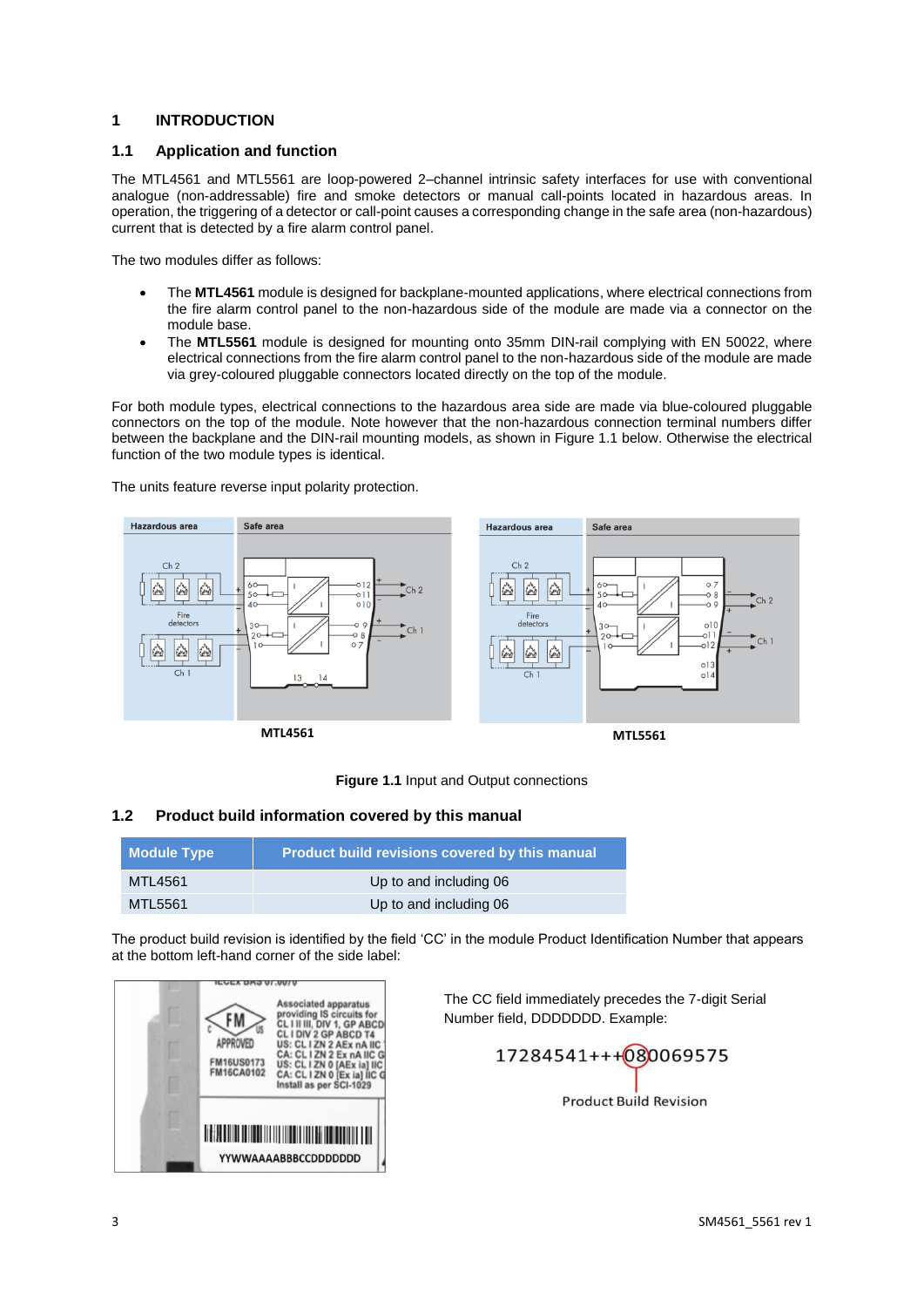#### <span id="page-3-0"></span>**2 SYSTEM CONSIDERATIONS**

#### <span id="page-3-1"></span>**2.1 Associated System Components**



**Figure 2.1** – System Configuration (Logic Solver shown connected to Channel 1 of MTL5561)

#### **2.1.1 Detectors and call-points**

In Functional Safety applications, the MTL4561 and MTL5561 modules provide an interface between safety-related fire & smoke detectors or manual call-points, and a safety-related control system. The detector and call-points must be suitable for the process conditions and have been assessed for use in a Safety Instrumented Function.

The detectors must comply with the conventional *analogue* (non-addressable) protocol whereby the current drawn by a detector rises from a quiescent level (typically 5-100µA) in standby mode to a high level (typically 40-100mA) when in alarm. Suitable types are available using various technologies such as optical or ionisation detection of smoke, and fixed or rate-of-rise temperature detection. The detectors must be certified as intrinsically safe when used with the MTL4561 or MTL5561 in hazardous area applications. They must also have been assessed for use in Safety Instrumented Systems and be supported by appropriate documentation to demonstrate compliance with the appropriate parts of IEC 61508.

Call-points are inherently simple devices, typically comprising a manually operated micro-switch in series with a current-limiting resistor. They therefore have a low failure rate and whilst most well-constructed types should be suitable for use in safety instrumented systems, a functional safety assessment is desirable. Where used with the MTL4561 or MTL5561 in hazardous area applications, call-points should carry a suitable intrinsic safety approval or may be declared by the user as "simple apparatus".

#### **2.1.2 Fire alarm control panel**

The fire alarm control panel must be equipped with suitable electrical interface circuitry for conventional analogue fire & smoke detectors and call points, and the overall system must have been assessed for use as a 'Logic Solver' in functional safety applications.

It is essential that the interfaces for individual fire zones are able to detect an open-circuit in the wiring to the detectors and manual call-points. The following steps must therefore be taken:

- An end-of-line resistor must be installed across the field wiring for each zone at the most distant point from the fire alarm panel.
- In some cases it may be necessary to bridge across a series resistor in the panel's interface circuits in order to compensate for the equivalent resistance that is introduced by the MTL4561/5561. Such modifications for intrinsic safety applications may be described in the control panel user manual.
- Manual testing must be conducted to ensure that a break in the field wiring on the *hazardous* side of the MTL4561/5561 module is detected by the alarm panel, and in particular that the quiescent input current drawn by the module (up to 400µA) does not defeat the open-circuit detection.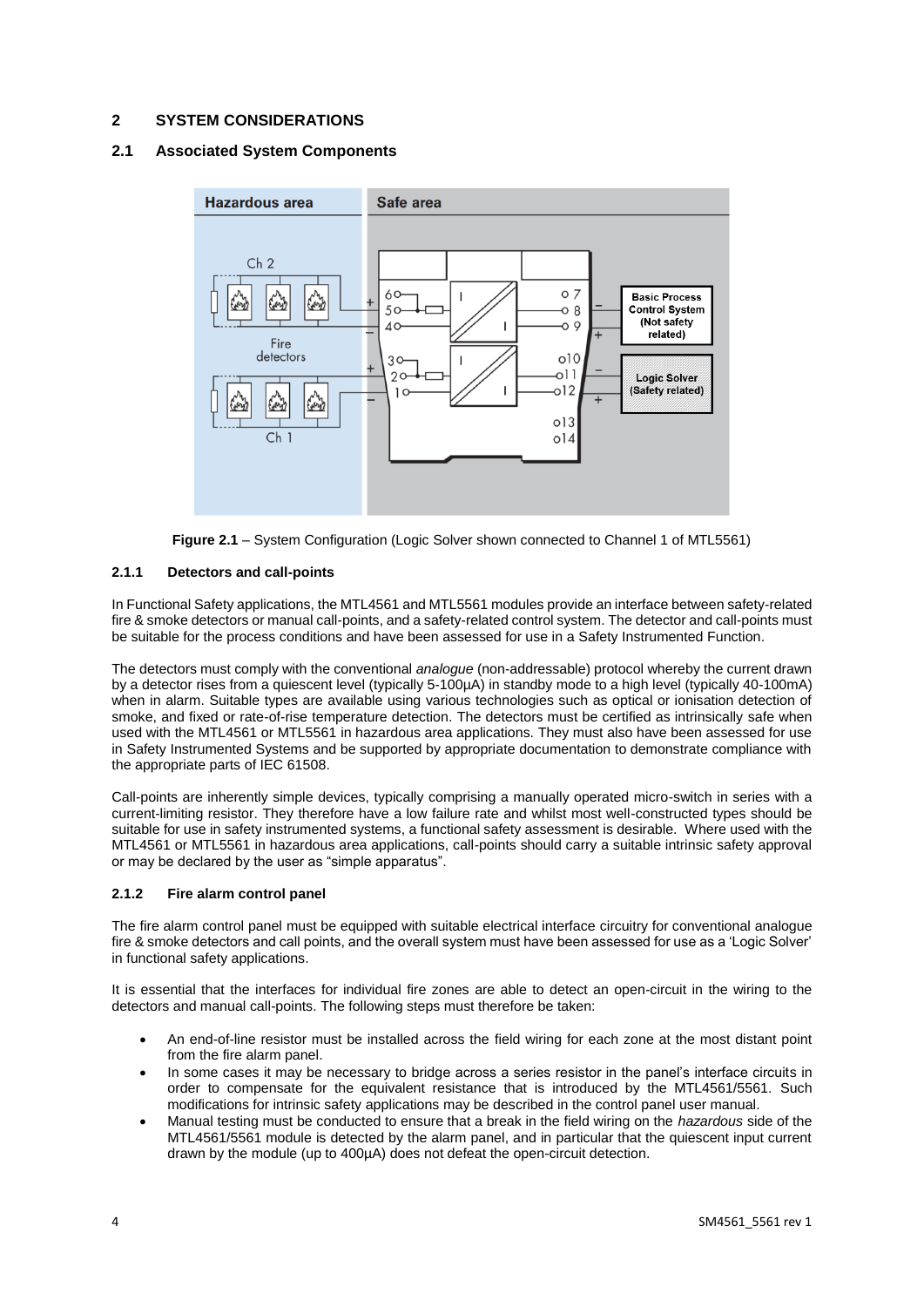In order to avoid nuisance trips, the fire alarm control panel shall also be capable of distinguishing the difference between a detector or call-point in alarm condition from a short-circuit across the field wiring. Again, it may be necessary to confirm this by testing, since the insertion loss of the MTL4561/5561 may alter the current levels that flow in the different states.

#### <span id="page-4-0"></span>**3 ASSESSMENT OF FUNCTIONAL SAFETY**

#### <span id="page-4-1"></span>**3.1 Hardware Safety Integrity**

The hardware assessment shows that MTL4561 and MTL5561 modules:

- have a hardware fault tolerance (HFT) of 0
- are classified as a Type A device ("non-complex" component with well-defined failure modes)
- have no internal diagnostic elements

The failure rates of MTL4561 and MTL5561 at an ambient temperature of 45°C are stated as FITs (failures per 10<sup>9</sup> hours, or failures per thousand million hours) in the table below:

| <b>Failure mode</b>                                     | <b>Failure rate (FIT)</b> |
|---------------------------------------------------------|---------------------------|
| Safe area output current >16mA (upscale)                | 36                        |
| Safe area output current <2mA (downscale)               | 112                       |
| Safe area output current within range but >1mA in error | 43                        |
| Safe area output current correct within 1mA             | 69                        |

#### **Note:**

• Strictly speaking, the current levels shown in the table are *input* currents drawn at the safe are terminals of the module, but the term *output* currents is used here because it better conveys that the levels are seen by the logic solver as outputs from the module.

The failure rates apply to either channel 1 or channel 2 when used in a Safety Instrumented Function. Operation of either channel does not interfere with the safety function of the other channel, but the effect of common-mode module failures should be considered where both channels are used in functional safety applications.

Reliability data for this analysis is taken from IEC TR 62380:2004 Reliability Data Handbook. Failure mode distributions are taken principally from IEC 62061:2005 Safety of Machinery.

#### <span id="page-4-2"></span>**3.2 Assumptions**

The following assumptions have been made during this analysis:

- The fail safe state is defined as the safe area output being upscale.
- A single failure will fail the entire product.
- Failure rates are constant; wear-out mechanisms are not considered.
- Propagation of failures is not considered.
- All components that are not part of the safety function and cannot influence the safety function are excluded.
- The module is powered from a nominal 24V dc power supply and is operated with a safe-side load resistance of 250Ω and an end-of-line shunt resistor of 5.6kΩ.
- Power supply failure rates are not considered.

#### <span id="page-4-3"></span>**3.3 Systematic Safety Integrity**

The MTL4561 and MTL5561 modules have a systematic safety integrity measure of SC 2. This has been established using compliance Route 2S, as described in IEC 61508-2: 2010, section 7.4.2.2 c. The Systematic Capability assessment for these modules is held by Eaton as a separate document.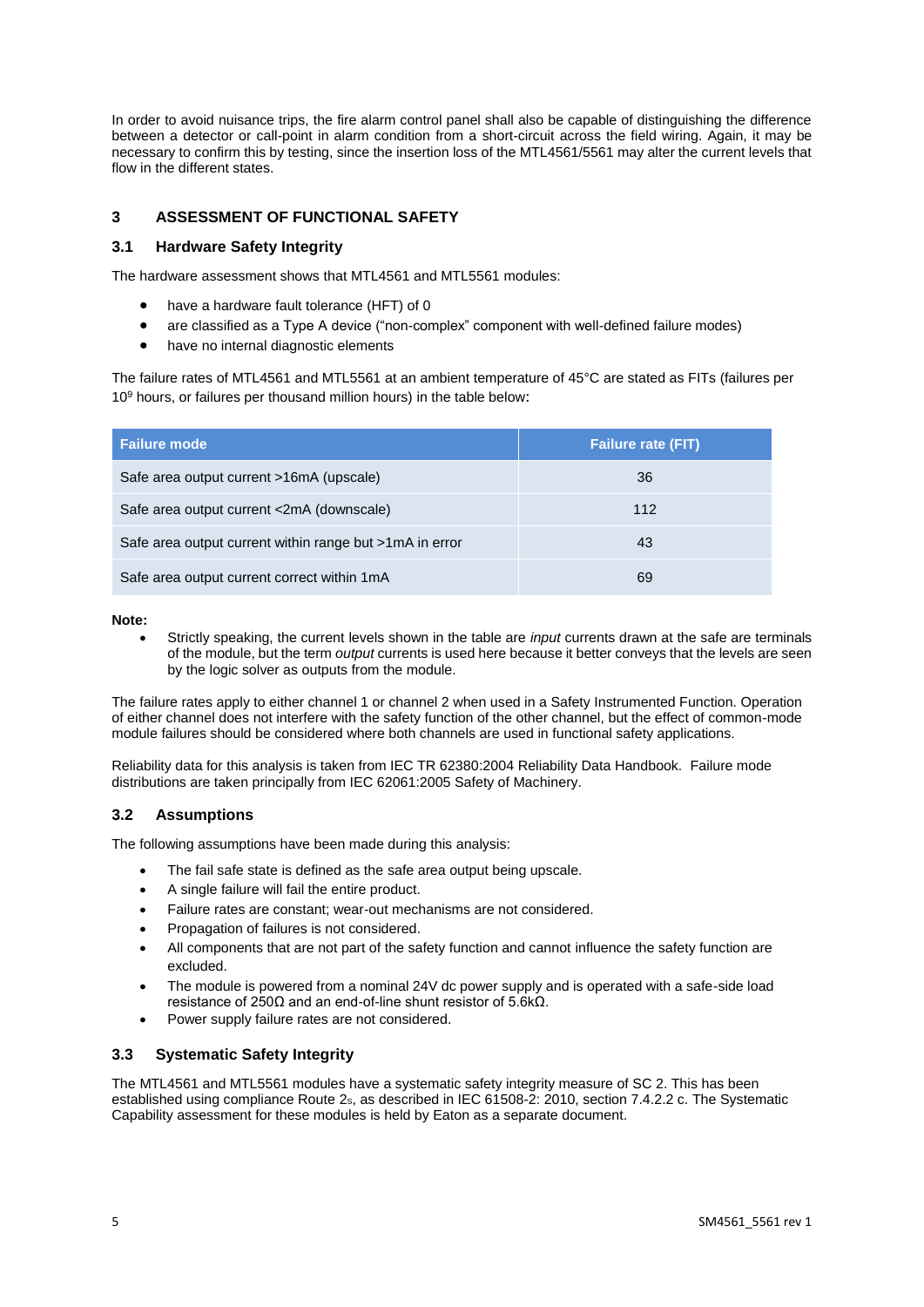#### <span id="page-5-0"></span>**3.4 SIL Capability**

Considering both the hardware safety integrity and the systematic capability, this allows the module to be used in safety functions up to SIL 2 in a simplex architecture (HFT=0). The hardware safety integrity assessment has been conducted according to compliance Route  $1_H$ , as described in IEC 61508-2: 2010, section 7.4.4.

#### **Note:**

• Independent of hardware architecture and systematic capability considerations, the hardware probability of failure for the entire safety function needs to be calculated for the application to ensure the required PFH (for a high or continuous demand safety function) or PFD<sub>AVG</sub> (for a low demand safety function) for the SIL is met.

#### <span id="page-5-1"></span>**3.5 Example of use in a safety function**

In this example, the application context is assumed to be:

- The element safety function is to repeat current within  $±1mA$ .
- The logic solver will diagnose currents below 2mA as faults and take appropriate action.
- The logic solver will diagnose currents above the short-circuit detection threshold and take appropriate action.

The failure modes shown above can then be defined as:

| <b>Failure mode</b>                                     | <b>Category</b> |
|---------------------------------------------------------|-----------------|
| Safe area output current >16mA (upscale)                | $\lambda$ dd    |
| Safe area output current <2mA (downscale)               | $\mathsf{Mod}$  |
| Safe area output current within range but >1mA in error | $\lambda$ du    |
| Safe area output current correct within 1mA             | Ane             |

The failure rates of the MTL4561 and MTL5561 for these categories are then (FITs):

| Model <sup>'</sup>                  | $\mathsf{\Lambda}$ sd | Λsu | $\Lambda$ dd | Λdu | <b>Ane</b> |
|-------------------------------------|-----------------------|-----|--------------|-----|------------|
| MTL4561 or MTL5561 (either channel) |                       |     | 148          |     | 69         |

In this example, the Safe Failure Fraction (SFF) is 77.5%.

The SFF is calculated as  $(\lambda_{dd} + \lambda_{sd} + \lambda_{sd})/(\lambda_{dd} + \lambda_{dd} + \lambda_{sd} + \lambda_{sd})$ , and stated as a percentage. Note that "No-effect" failures ( $\lambda_{ne}$ ) are not used in the calculation of SFF. No-effect failures are defined in IEC 61508-4: 2010 as failures of elements (or components) that are part of the safety function but have no effect on the safety function.

Where the calculated SFF is between 60 and 90%, the requirements for SIL 2 are met according to Table 2 of IEC 61508-2: 2010, for a hardware fault tolerance of 0.

#### **Note:**

• The failure mode "*Safe area output current >16mA*" is indicated here as a dangerous, detected failure (λ<sub>dd</sub>). Failures of this type will result in either a nuisance alarm trip or triggering of the short-circuit detection, depending on the fault current level. It can be argued that nuisance trips are safe, detected  $(\lambda_{sd})$ , but this would not change the numerical value of SFF.

#### <span id="page-5-2"></span>**3.6 EMC**

The MTL4561 and MTL5561 modules are designed for operation in normal industrial electromagnetic environment but, to support good practice, modules should be mounted without being subjected to undue conducted or radiated interference. See Appendix A for applicable standards and levels.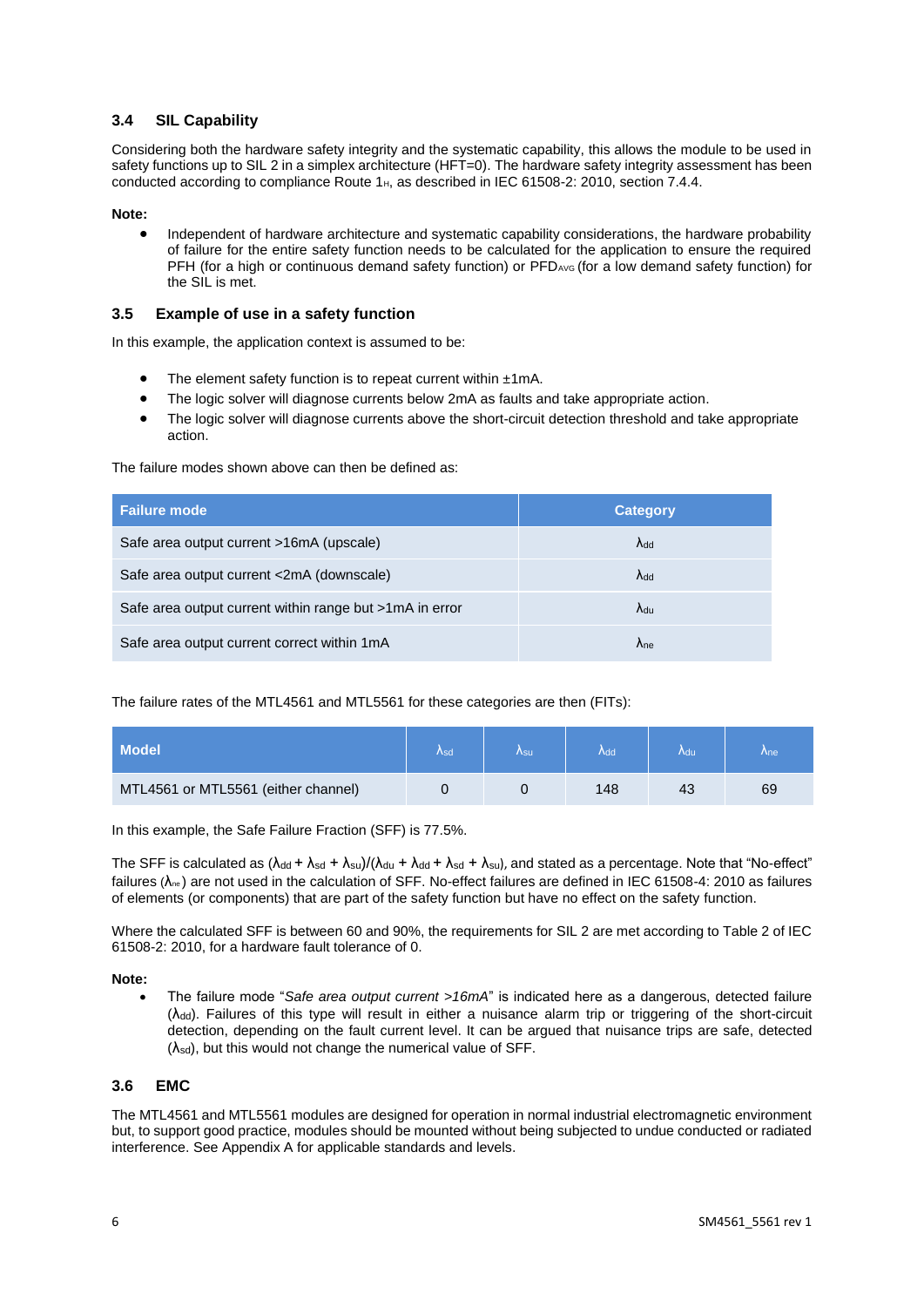#### <span id="page-6-0"></span>**3.7 Environmental**

The MTL4561 and MTL5561 modules are designed for operation over the temperature range from -20°C to +60°C. and at up to 95% non-condensing relative humidity.

The modules are intended to be mounted in a normal industrial environment without excessive vibration, as specified for the MTL4500 and MTL5500 product ranges. See Appendix A for applicable standards and levels.

Continued reliable operation will be assured if the exposure to temperature and vibration are within the values given in the specification.

#### <span id="page-6-1"></span>**4 INSTALLATION**

There are two aspects of safety that must be considered when installing the MTL4561 and MTL5561 modules. These are:

- Functional safety
- Intrinsic safety

To comply with intrinsic safety requirements, reference should be made to the relevant sections in the instruction manual *INM4500/4600* (for MTL4561) or *INM5500* (for MTL5561), which are available to download from the Eaton-MTL website. In many countries there are also specific codes of practice and industry guidelines, which must also be adhered to.

Provided that these installation requirements are followed then there are no additional environmental factors to meet the needs of applying the products for functional safety use.

To guard against the effects of dust and water the modules should be mounted in an enclosure providing at least IP54 protection degree, or the mounting location should provide equivalent protection such as inside an equipment cabinet.

#### <span id="page-6-2"></span>**5 MAINTENANCE**

To follow the guidelines relating to operation and maintenance of intrinsically safe equipment in a hazardous area, yearly periodic audits of the installation are required by the various codes of practice. In addition, proof-testing of the loop operation to conform with functional safety requirements should be carried out at the intervals determined by safety case assessment.

Proof testing must be carried out according to the application requirements, but it is recommended that this be performed at least once every three years.

Refer to Appendix B for the proof testing procedure for the MTL4561/MTL5561 modules.

Note that there may also be specific requirements laid down in the E/E/PE operational maintenance procedure for the complete installation.

If an MTL4561 or MTL5561 module is found to be faulty during commissioning or during the normal lifetime of the product, then such failures should be reported to the local Eaton-MTL office. Where appropriate, a Customer Incident Report (CIR) will be notified by Eaton to enable the module to be returned to the factory for analysis. If the module is within the warranty period and the failure is due to defective components or manufacture, then a replacement will be sent.

Consideration should be given to the service lifetime for a device of this type, which is in the region of ten years. Operating an MTL4561 or MTL5561 module for longer than this period could invalidate the functional safety analysis, meaning that the overall safety function no longer meets its target SIL. If high failure rates of a module are detected in service, indicating that it has entered the 'end of life phase' of its service life, then it should be replaced promptly.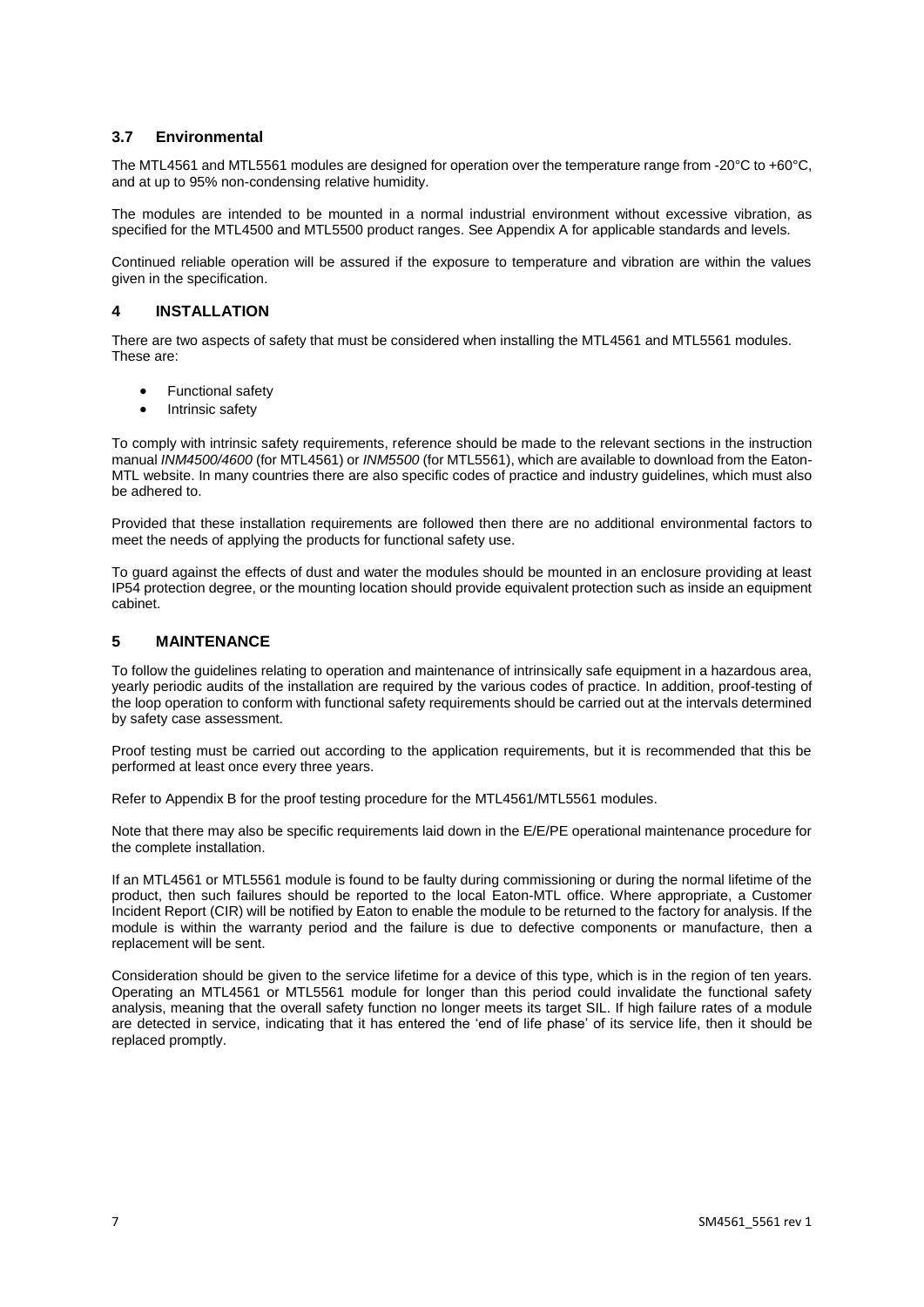#### <span id="page-7-0"></span>**6 APPENDICES**

#### <span id="page-7-1"></span>**6.1 Appendix A: Summary of applicable standards**

This annex lists the standards used for assessment of the product:

| IEC 61508: 2010                                                                              | Functional safety of electrical/electronic/programmable electronic safety-<br>related systems. Parts 1 and 2 as relevant                                                                                                                                                        |
|----------------------------------------------------------------------------------------------|---------------------------------------------------------------------------------------------------------------------------------------------------------------------------------------------------------------------------------------------------------------------------------|
| EN 61131-2: 2003                                                                             | Programmable controllers – Part 2: Equipment requirement and tests (EMC)<br>requirements)                                                                                                                                                                                       |
| EN 61326-1: 2013                                                                             | Electrical equipment for measurement, control and laboratory use - EMC<br>requirements. (Criterion A)                                                                                                                                                                           |
| IEC 61326-3-1: 2017                                                                          | Electrical equipment for measurement, control and laboratory use – EMC<br>requirements – Part 3-1: Immunity requirements for equipment performing or<br>intended to perform safety related functions (functional safety) $-$ General<br>industrial applications. (Criterion FS) |
| NE21: 2007                                                                                   | Electromagnetic Compatibility of Industrial Process and Laboratory Control<br>Equipment. (Criterion A)                                                                                                                                                                          |
| <b>Lloyds Register Type Approval</b><br><b>System: 2015, Test Specification</b><br>Number 1. | Specifically vibration: 1.0mm displacement @ 5 to 13.2Hz and<br>0.7G acceleration @13.2Hz to 100Hz per IEC60068-2-6, test Fc                                                                                                                                                    |
| EN 60068-2-27                                                                                | Environmental testing. Test Ea and guidance. Shock. (Criterion FS)                                                                                                                                                                                                              |

Note that other standards are referenced in Exida report no. MTL 05/05-26 R007, version V1, revision R1, which was used for the derivation of failure rates used in this manual.

#### <span id="page-7-2"></span>**6.2 Appendix B: Proof Test Procedure, MTL4561 and MTL5561 Modules**

Confirmation, through testing, that a safety function will operate as designed, is a necessary periodic activity to ensure that the probability of failure upon demand (PFD<sub>avg</sub>) is maintained.

In some applications, the user may prefer to conduct a proof test on the overall safety instrumented function without dismantling or disconnecting the individual instrumentation components, in order to avoid disturbing the integrity of the installation.

However, where it is deemed desirable to perform proof testing on the MTL modules individually, the following procedure may be used. Proof tests of the other components of the loop must then be conducted in accordance with their manufacturers' instructions, to maintain the integrity of the overall safety function. Alternative proof tests may be devised and applied, provided they give a similar level of test coverage that is appropriate to the safety function.

Observe normal anti-static precautions when handling equipment during device testing. Remove the MTLx561 module from the target system and observe the following test procedure:

These tests compare the output current with the input current (A1) over the normal range of operation, and measure the "error current" i.e. the difference - as indicated on A2. Apply these tests per channel, as appropriate. Ammeter A2 must be capable of measuring either polarity. If it is not an auto-ranging instrument, set it to a high range before switch on, then adjust sensitivity to obtain the required reading.

#### **Measurements**

**Note:** Do not connect a voltmeter in circuit to measure V1 until requested in Step 4 below, because current measurement A2 could be affected.

- 1. Adjust RV1 to vary the current (A1) through the range 4 to 20mA.
- 2. The measured current imbalance (A2) over this range should not exceed ± 400µA
- 3. Adjust RV1 for a 20mA reading on A1
- 4. The voltage V1, across the channel input, should typically be >16.5V.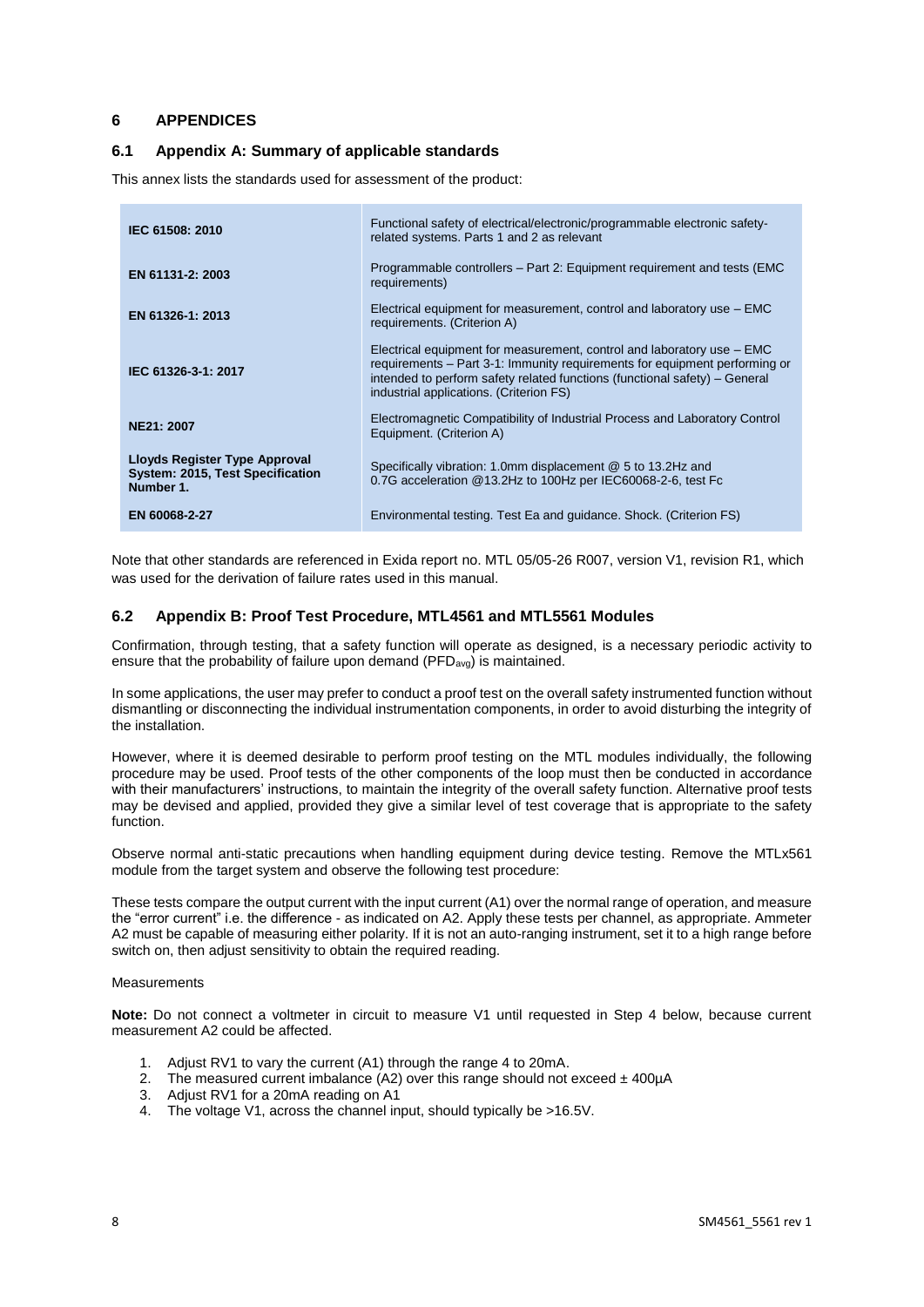

**Figure 7.2 -** Connections for testing MTLx561 module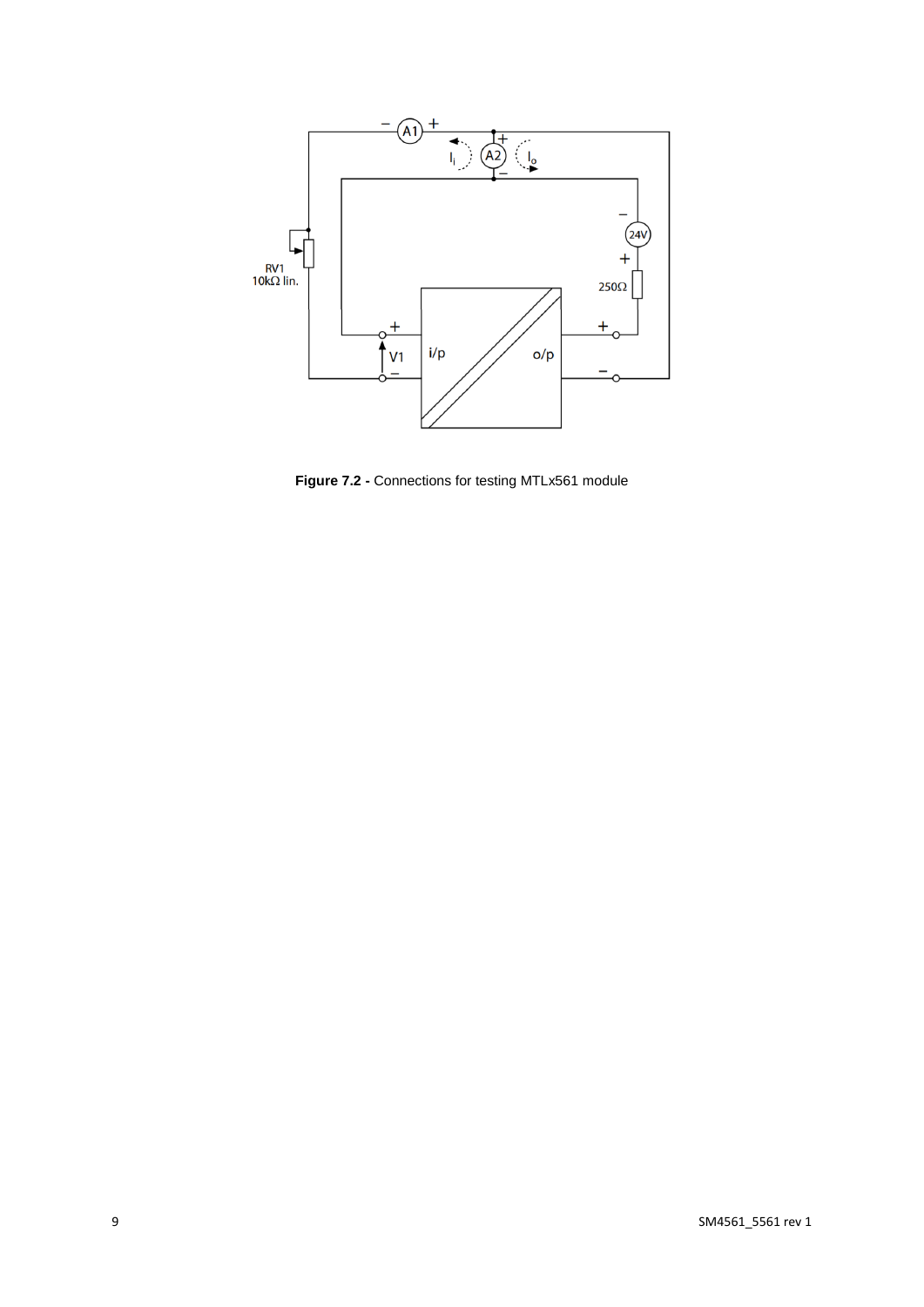THIS PAGE IS LEFT INTENTIONALLY BLANK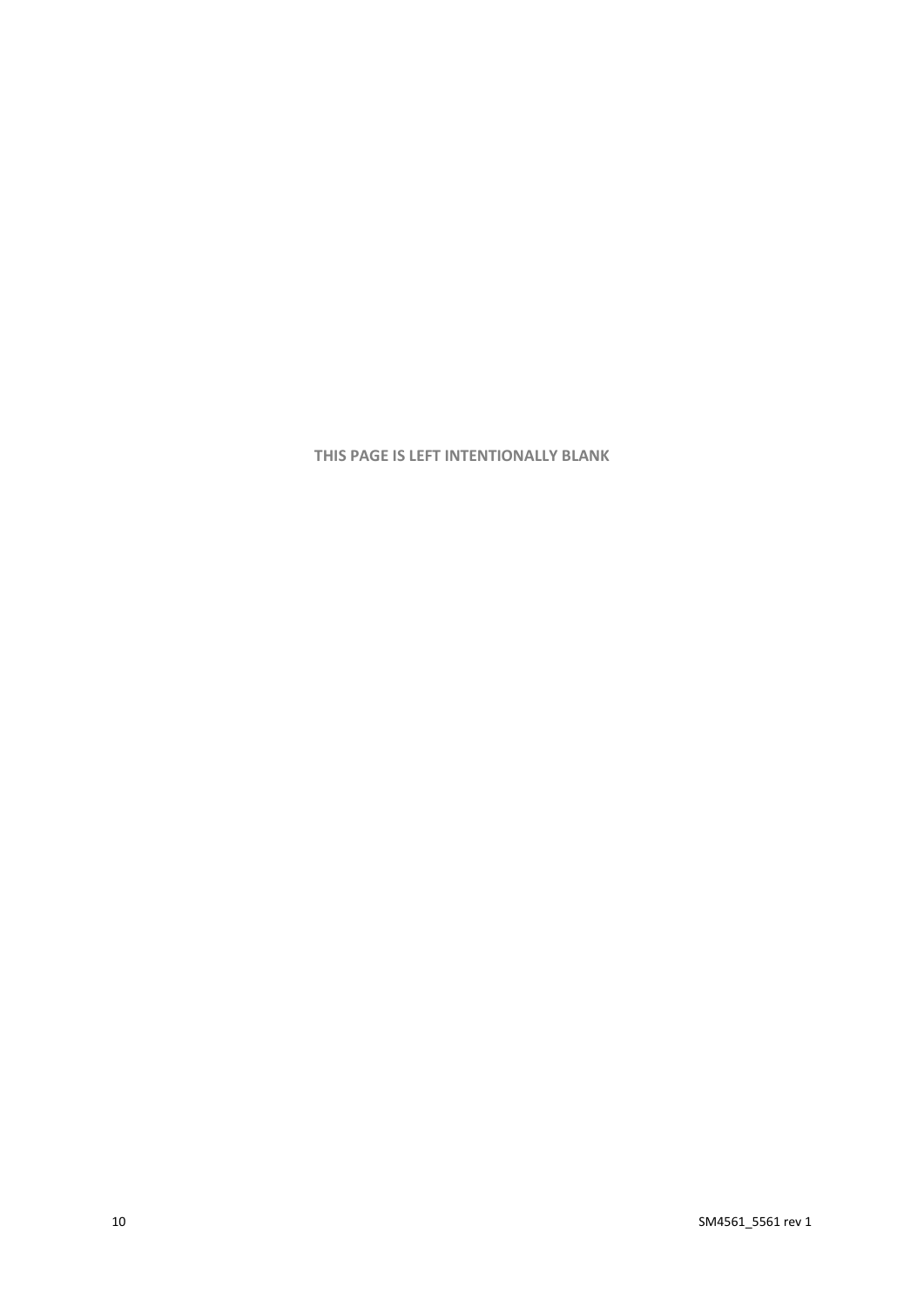THIS PAGE IS LEFT INTENTIONALLY BLANK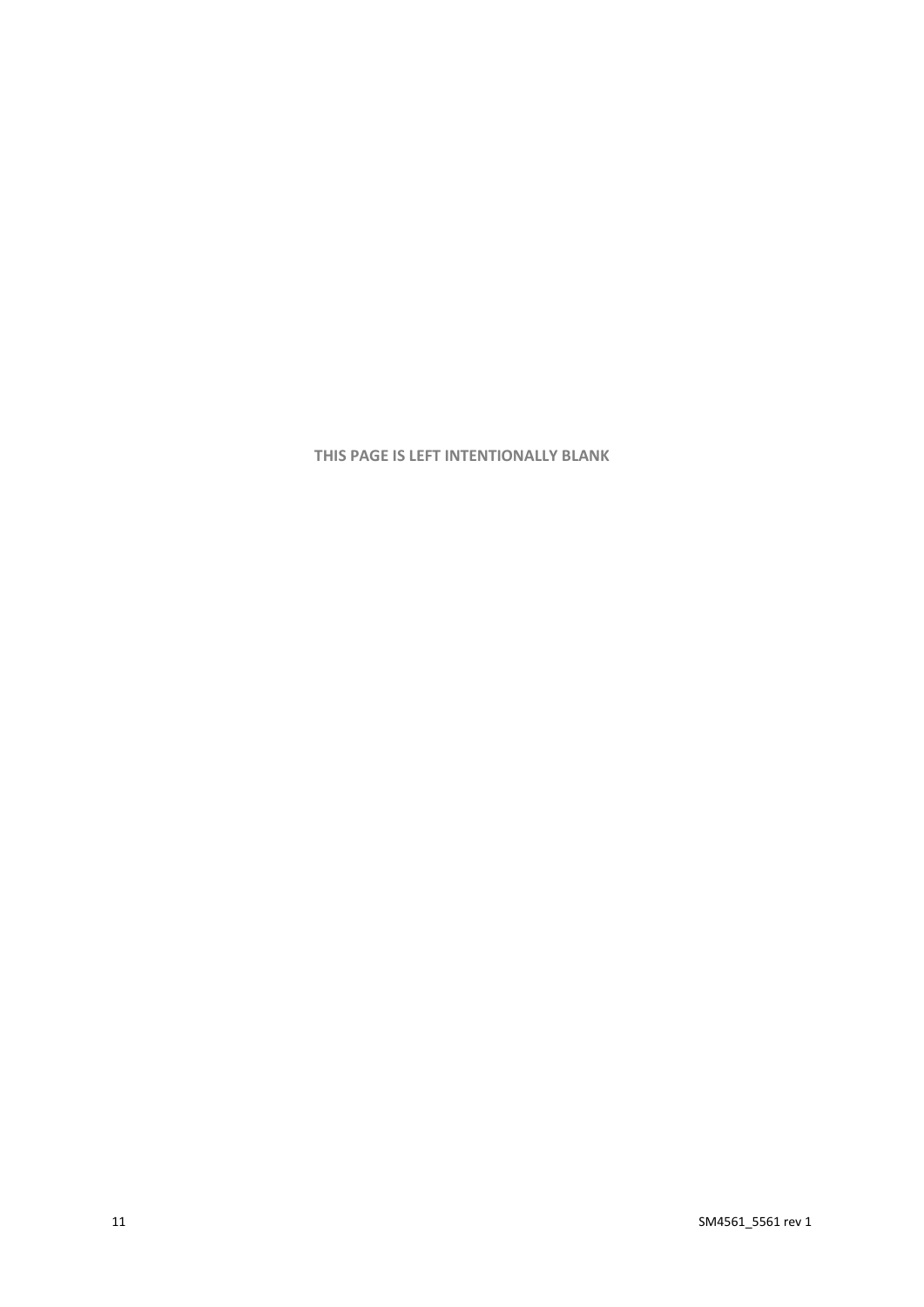THIS PAGE IS LEFT INTENTIONALLY BLANK